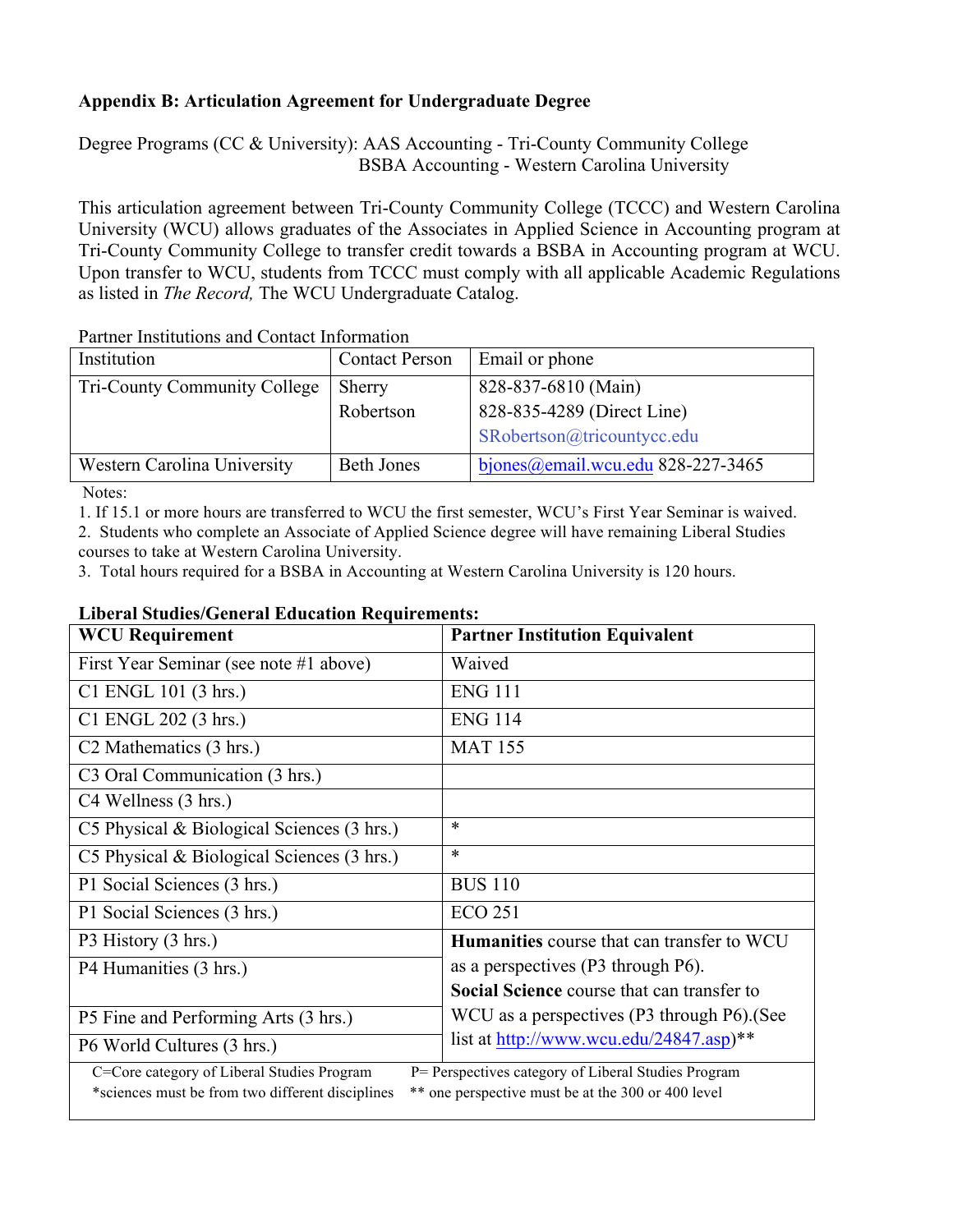|  |  | <b>Major Requirements (courses)</b> |  |  |
|--|--|-------------------------------------|--|--|
|--|--|-------------------------------------|--|--|

| итајог тедин спісніз (courses)<br><b>WCU Requirement</b> | <b>Partner Institution Equivalent</b> |
|----------------------------------------------------------|---------------------------------------|
| MATH 170 (satisfies C2)                                  | <b>MAT 155</b>                        |
| ACCT 251                                                 | <b>ACC 120</b>                        |
| ACCT 252                                                 | <b>ACC 121</b>                        |
| ECON 231 (satisfies P1)                                  | <b>ECO 251</b>                        |
| ECON 232                                                 | <b>ECO 252</b>                        |
| <b>CIS 251</b>                                           |                                       |
| <b>LAW 230</b>                                           | <b>BUS 115</b>                        |
| <b>MKT 201</b>                                           |                                       |
| <b>FIN 305</b>                                           |                                       |
| <b>MGT 300</b>                                           |                                       |
| QA 305                                                   |                                       |
| <b>MGT 404</b>                                           |                                       |
| ACCT 275                                                 | <b>ACC 220</b>                        |
| ACCT 352                                                 |                                       |
| ACCT 355                                                 |                                       |
| ACCT 356                                                 |                                       |
| ACCT 365                                                 |                                       |
| ACCT 454                                                 |                                       |
| ACCT 495                                                 |                                       |

Other requirements needed to complete the degree program.

27 hours of general electives